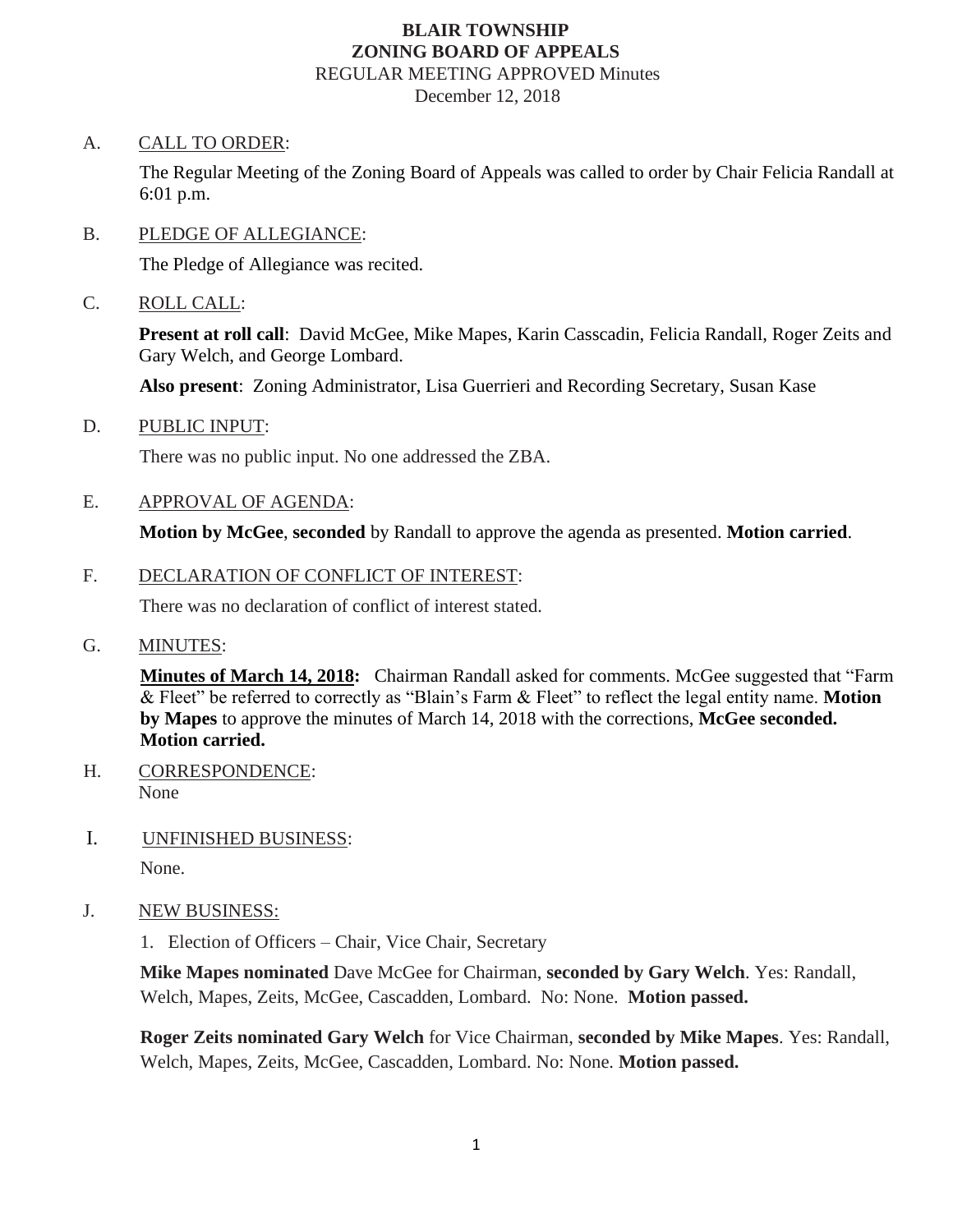**David McGee nominated Mike Mapes** for Secretary, **seconded by Roger Zeits**. Yes: Randall, Welch, Mapes, Zeits, McGee, Cascadden, Lombard. No: None. **Motion passed.**

Newly elected officers are Chairman, Dave McGee; Vice Chairman, Gary Welch, and Secretary, Mike Mapes.

2. George Lombard was formally welcomed to the Zoning Board of Appeals as the Planning Commission representative.

# K. REPORTS:

# 1. Zoning Administrator

Lisa Guerreri distributed Zoning Board of Appeals Handbooks to each member; she has been busy with the current developments underway in Blair Township including the VA Clinic going into the previous Sav a Lot location, Blair Valley Business Commons, Pathway Homes near Menard's, and the Stadium Drive construction.

## 2. Town Board Representative

Roger Zeits, Township Board Representative reported the following Township Board activities: The ordinance enforcement officer will be hired soon; the previous auditing firm and new auditing firm are not working well together, so audit fees may be increased; the newly hired firefighter took a position with Green Lake FD.

## 3. Planning Commission Representative

George Lombard stated that the Master Plan should be approved at the January meeting.

# 4. Trails

The Parks and Recreation Survey had a 3% response participation from the Township. 264 surveys were completed, and many excellent suggestions were received including community center, dog park and bathrooms in the pavilion.

# M. ANY OTHER BUSINESS:

 Roger Zeits wanted to take the opportunity to wish everyone at the meeting Happy Holidays and Best Wishes for the New Year. Gary Welch wanted to express his personal thanks for the improvements the Township staff has made in traffic flow, road construction, and increased safety across the busy thoroughfares in the Township, including M 37 and the East West Corridor.

## N. ADJOURNMENT:

 **Motion by McGee, seconded by Zeits** to adjourn. Yes: Randall, Welch, Mapes, Zeits, McGee, Cascadden, Lombard. No: None. **Motion passed**. Meeting adjourned at 6:45 p.m.